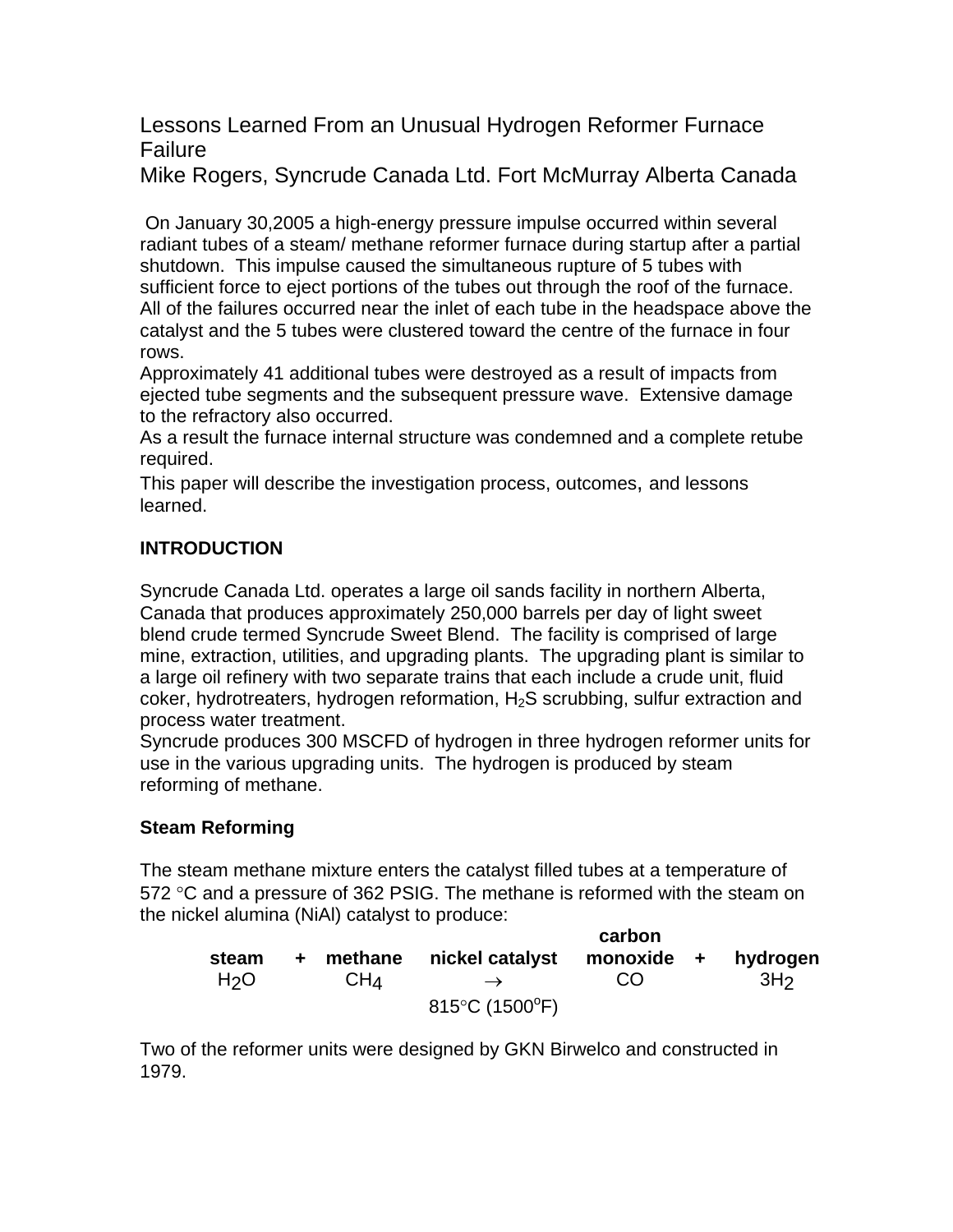The third Steam/Methane Reformer, which suffered this incident, was designed by KTI Corporation. The furnace that was constructed in 1987 and put on line in 1988 has a maximum production rate of 81 MSCFD.

The radiant section of the furnace contains eight (8) banks of reforming tubes. Each bank or row contains forty-six (46) tubes for a total of 368 tubes composed of spun cast HP-45 Niobium Modified Alloy with a design wall tube temperature of  $935^{\circ}$ C (1715 $^{\circ}$ F).

 The tubes are mounted vertically with the flow entering in the top and exiting at the bottom. Each tube has a 10.2cm (4") ID and is 12 meters (39'10") long containing 102 cubic decimeters (3.6  $\text{Ft}^{3}$ ) of nickel alumina (NiAl) catalyst. Figure 1 provides the general layout of a radiant tube.



**Figure 1 General tube arrangement** 

The furnace also has two convection sections containing boiler feed water and mixed feed (steam/gas) preheat coils.

Heat for the reformation process is supplied by nine (9) rows of natural gas burners installed on the top of the furnace. Each row consists of twelve (12) burners. The hot gases from the burners travel downward through the radiant section and are directed to the convection section via flue gas tunnels running along the furnace floor.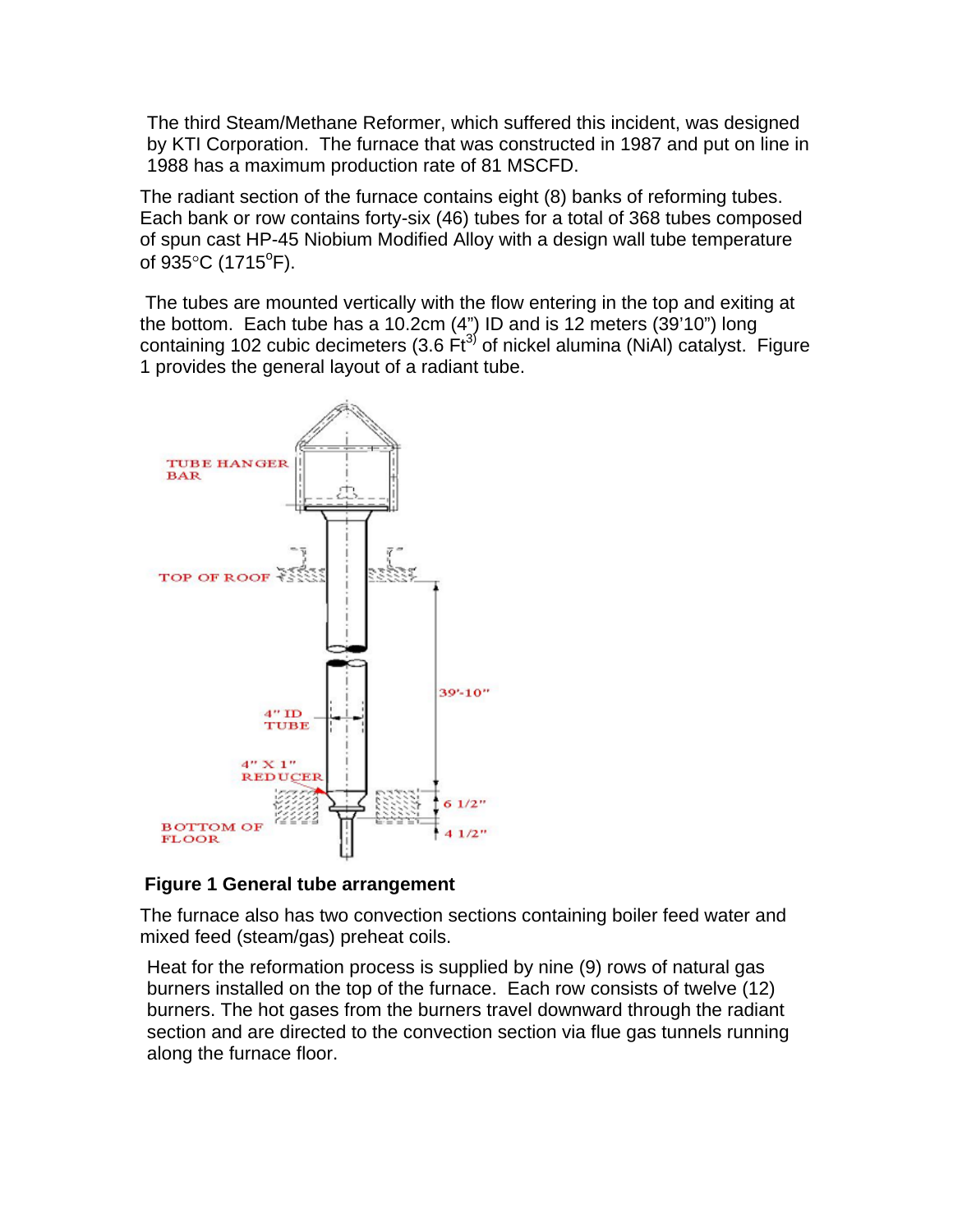# **FINDINGS AND CONCLUSIONS**

A formal investigation was conducted to determine the cause of the incident. A lead investigator was assigned to conduct the investigation with support from multidisciplinary team (process, maintenance and technical). Eyewitness interviews were conducted immediately after the incident. An inspection of the incident area was conducted as soon as the area was secured for entry. The investigation team established a sequence of events and conducted a root cause analysis. Due to the extent of the damage access was not granted into the furnace for several days. Much of the initial evidence was gathered using photography and videography.

Under normal operation the loss of the hydrogen from this reformer is estimated to restrict production by 4.5 million barrels of Syncrude Sweet Blend over a 71 day outage. The cost of retubing the furnace was approximately \$20 million, which does not include other associated shutdown costs. The cost of a new catalyst charge was approximately \$1million.

### **The Incident**

Isolated hot spots occasionally develop on these radiant tubes during operation. Rather than shut the furnace down to replace these isolated tubes the tubes are externally pinched at their inlet and outlet without shutting down the furnace. Since these tubes are isolated with no process gas flow to keep them cool they tend to grow. On line insitu evaluation of 6 previously pinched tubes revealed that they had encroached onto the flue gas tunnels and other, in service, tubes as a result of severe bowing. The decision was made to shut down this unit to remove these tubes and cap the inlet and outlet headers before they damaged adjacent in service tubes or the flue gas tunnels. There was a planned shutdown scheduled for August 2005, however due to the rapid bowing it was deemed necessary to remove these pinched tubes as soon as possible. A window of opportunity presented itself and the plant outage was planned for January 21, 2005. This was also a minimum scope shutdown involving only the reformer furnace. Since this was to be winter shutdown the decision was made to leave steam in the steam generating circuit to prevent freezing.

The plant was successfully shutdown and the reformer furnace isolated. The 6 bowed tubes were removed from the furnace and preparations for startup commenced on January 28, 2005.

The startup procedure required the furnace to be heated up to  $350^{\circ}$ C (662 $^{\circ}$ F) prior to introducing 4136 kPa (600 psig) steam into the radiant tubes. Once steam flow is established the furnace temperature is increased until 500 $\mathrm{^{\circ}C}$  $(932^{\circ}F)$  is reached. At which time the methane feed is introduced and the unit is brought on line producing hydrogen.

At 22:39 January 30, 2005 just after 4136 kPa (600 psig) startup steam was introduced into the reformer furnace inlet the control room alarm journal reported an extreme positive pressure spike at the same time a single loud bang was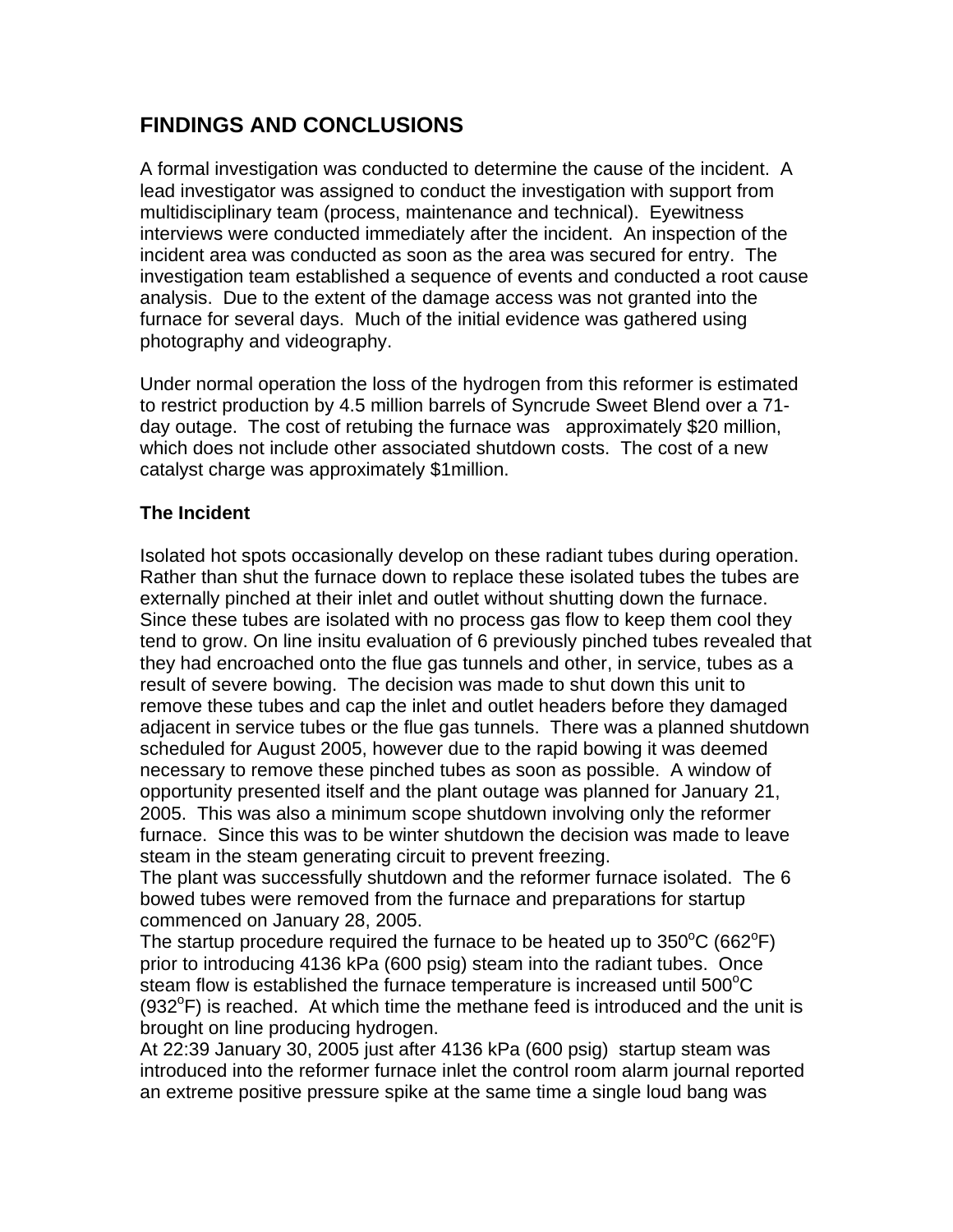reported by the operations personnel on the furnace structure. An emergency shutdown of the furnace was initiated and the start up aborted.

At the time of the incident there were 7 people on the furnace. Four were operations staff plus three maintenance personnel. One serious injury was sustained to an operator by flying shrapnel.

 The investigation revealed that as the steam flow was increased it picked up some remnant water and carried it into the furnace. Under the conditions present the water underwent an instantaneous phase change and the energy release was sufficient to rupture the tubes. The entire event was calculated to have taken only a few milliseconds but involved extremely high-energy release rates. The power generated by a small amount of water entering a single tube at 10 lbm/sec would be  $\sim$ 25,500 HP – 28,300HP<sup>1</sup>. Subsequent shock calculations indicate that the dynamic pressure to fail the reformer tubes would be 41.3mPa (6000 psig) and the yield for this material would be no greater than 21.4 mPa (3100 psig). The volume of water to create this pressure would be approximately 0.4kg (0.9lb. $^2$ ). This was sufficient energy to catastrophically fail 5 tubes.

### **Extent of Damage**

A total of 46 reformer tubes were destroyed in the incident. The inlet portions of 5 tube assemblies were ejected from the furnace with sufficient force to severely injure one worker and launch debris beyond the furnace structure. The other 41 tubes were subsequently destroyed either by shrapnel strikes or by the impulse released into the firebox after the initial tube ruptures. Five of the flue gas tunnels were destroyed and the firebox walls were penetrated in several locations by tube shrapnel.

Broken light fixtures, insulation and walkway gratings damaged by shrapnel impacts were found above the furnace and on a west-side furnace platform.

The investigation team condemned the entire reformer radiant tube section as there was no method to prove the integrity of the surviving tubes and there was too much damage to simply conduct repairs. The furnace was subsequently retubed.

Photographs 1 through 6 detail some of the damage to the reformer furnace.

2. Pierorazio A., Ketchum D. Wesevich "Pressure Estimate Analysis – Hydrogen Reformer Incident" Baker Risk Engineering and Risk Consultants Inc., Project 01-1076-001-05, 2005-03-15

<sup>1.</sup> Emberley D. "Fracture Power Calculations" Syncrude Canada Ltd. 2005-0037, 2005-04-05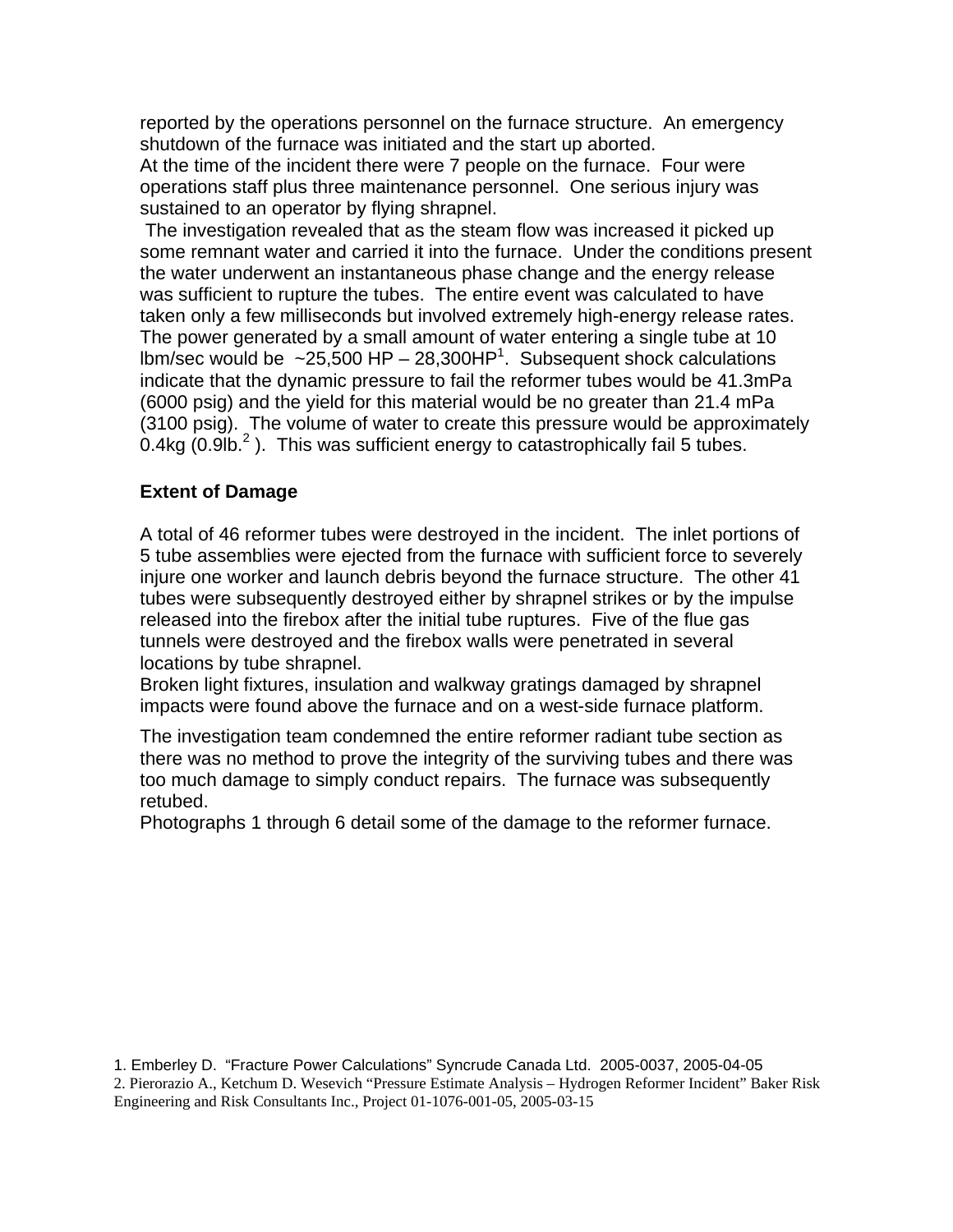



**Photograph 1** General arrangement radiant tube inlets

**Photograph 2** Pre incident general radiant tube arrangement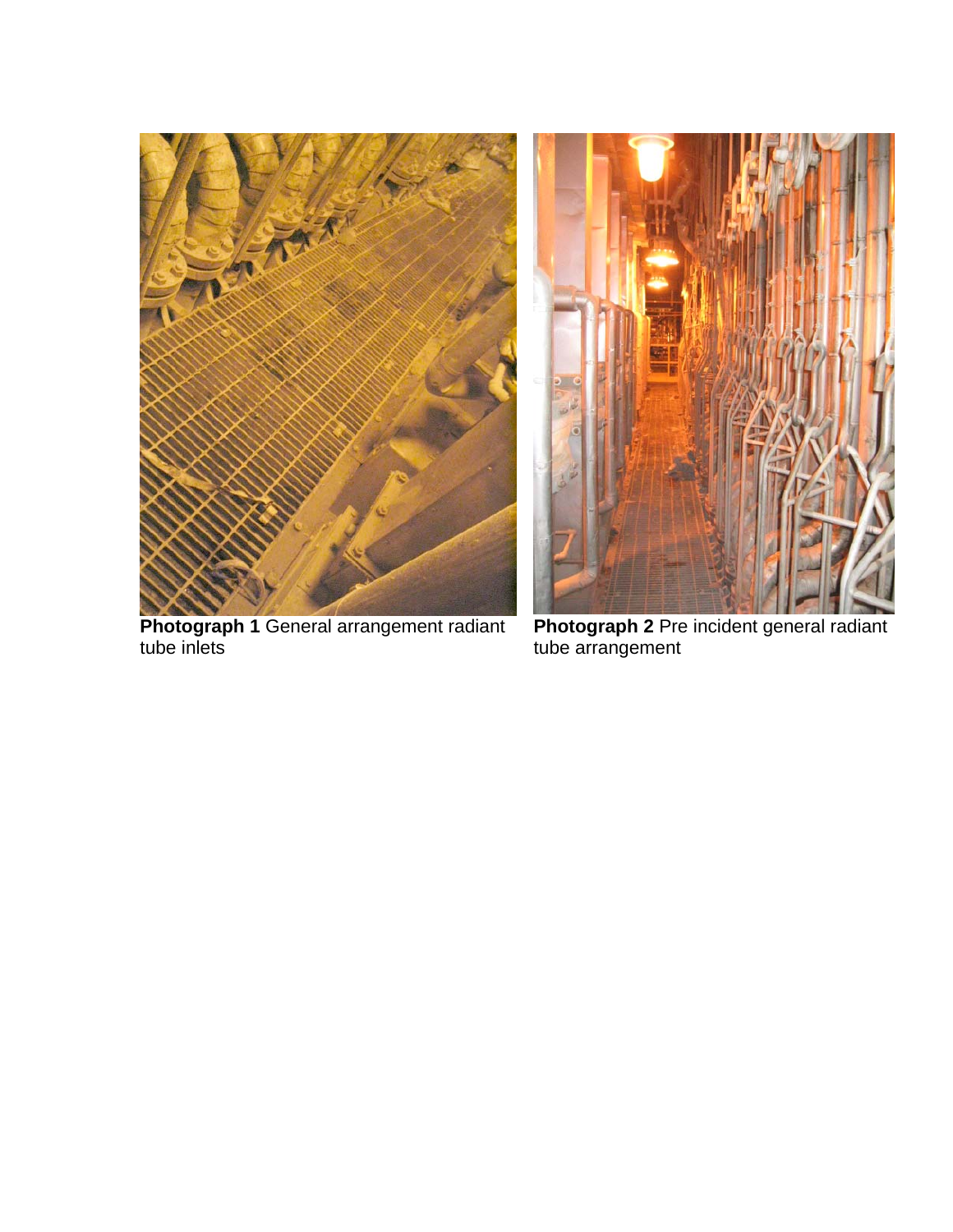#### **Section Failure Mechanism**

The steam flow enters the hot, catalyst filled tube through the inlet pigtail and would be normally passed down through the catalyst and exit via the outlet header. Entrained water impinges on hot catalyst and possibly on the pipe wall and "instantly" flashes. This produced an extreme local pressure excursion and shock wave. The shock wave reached the pipe wall and initiated longitudinal cracking due to a hoop stress shock. It then progressed upward at sonic speed (~24,000 in/sec in 320°C steam at 75 psia) and downward (although impeded by random reflection at catalyst surfaces). Longitudinal cracking further extended due to the advancing hoop stress shock.

The shock wave reached the flange about one millisecond after water flashed at the catalyst and imparted an axial shock load on the tube. This resulted in sudden lateral brittle fractures progressing from the inside out and the upper and lower tube sections separate.

The now unconstrained upper tube end is launched out of the furnace by the extreme internal pressure. This also causes radial displacement of the free tube end segments. In areas of normally brittle material (hot areas within the furnace), high bending loads result in horizontal brittle fractures and the generation of shrapnel. Ductile material near the flange is able to yield without fracturing and produces a "banana peel" effect immediately below the flange assembly. Photographs 7 and 8 detail one of the 5 tube failures



 **Photograph 7** Tube # 116 **Photograph 8** Tube #116 removed from furnace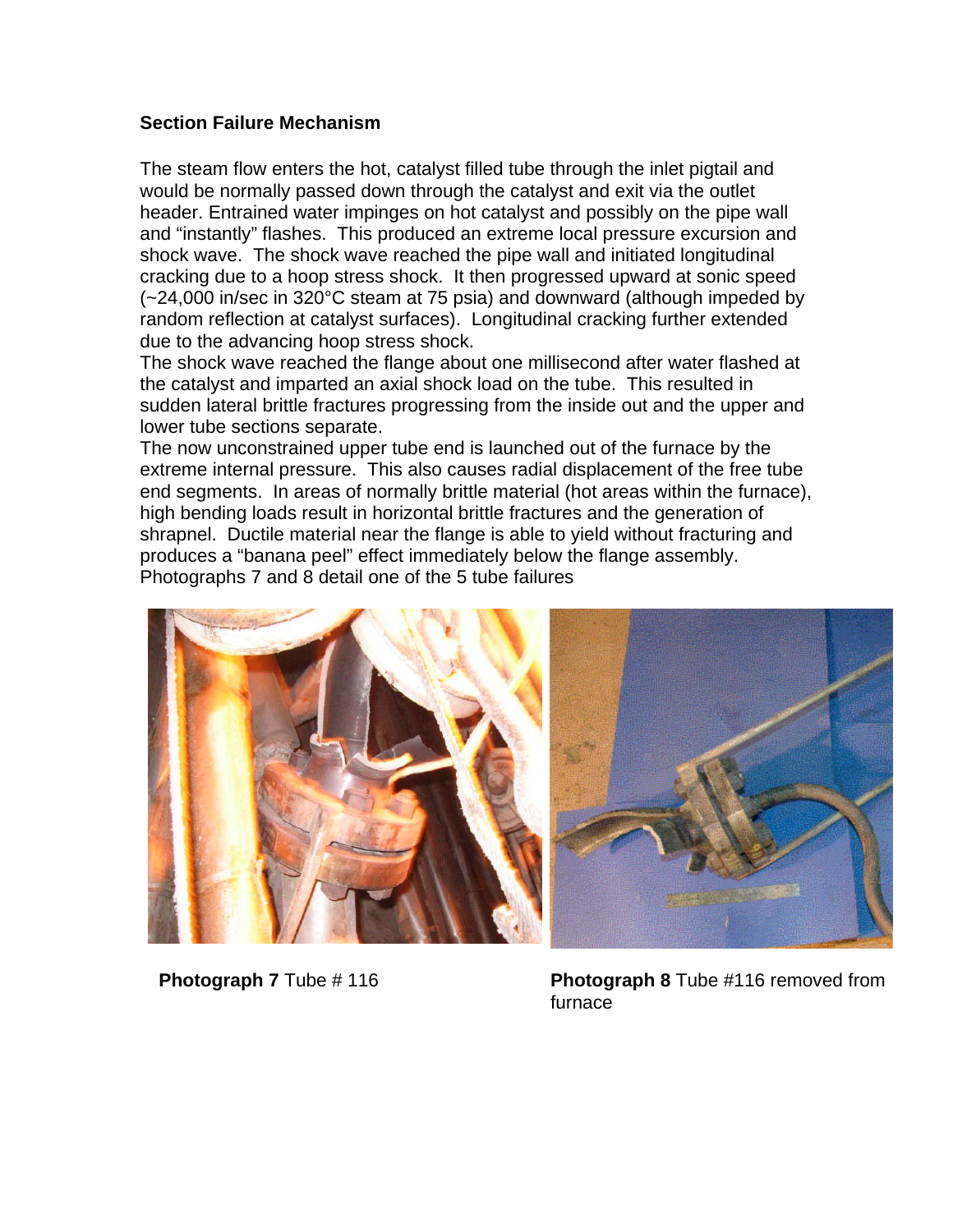

**Diagram 1 Sequential Representation of Impulse**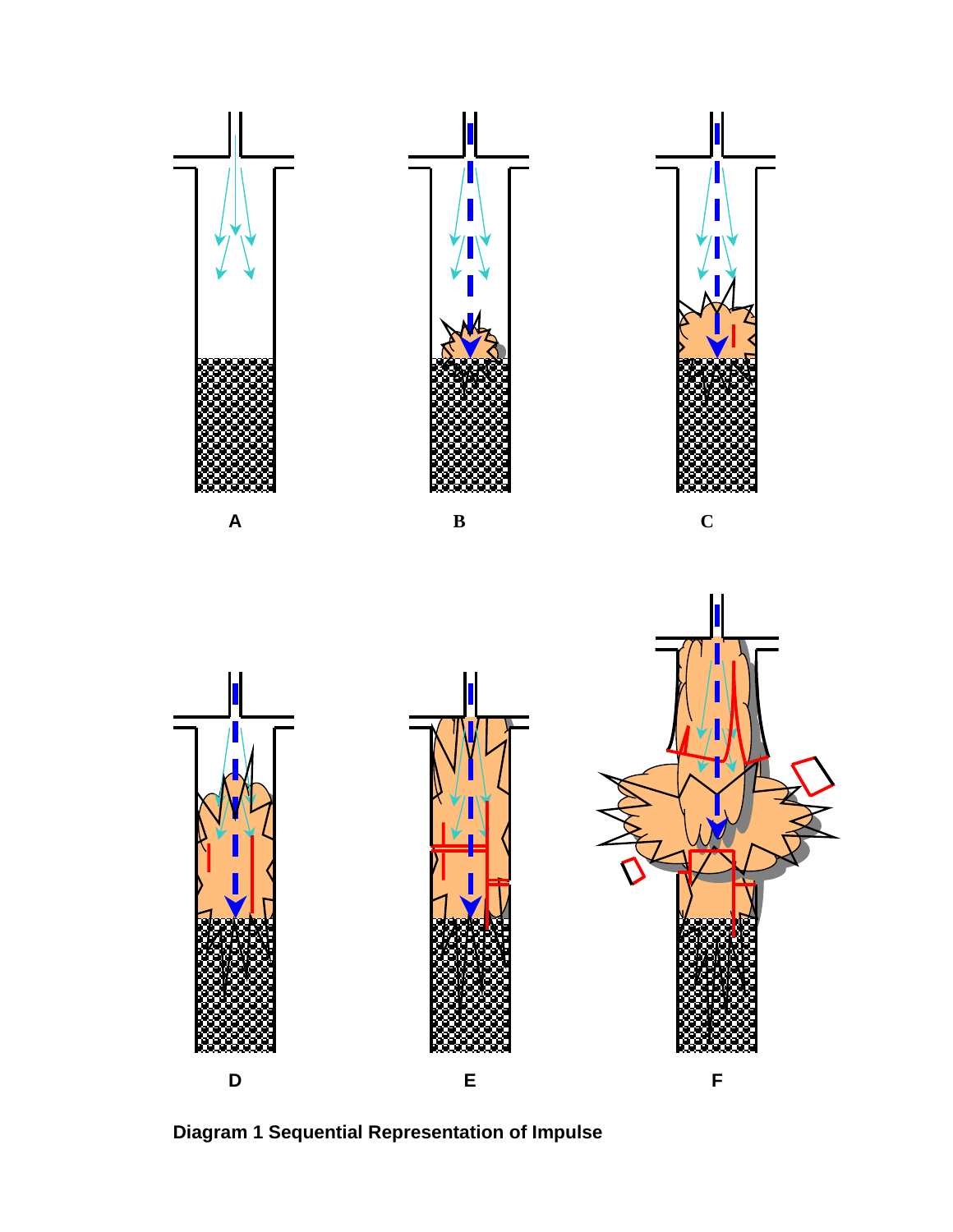### **Radiant Tubes**

Two distinct modes of failure were noted on the radiant tubes. The categories were arbitrarily picked as a means of distinction.

## **Category A Tubes**

The five tubes noted above as having had their upper ends grossly lifted exhibited unique fracture features.

All of these tubes showed complete mechanically brittle circumferential separation on multiple planes of the tube material between~14cm to 45cm (~0.5 ft to ~1.5 ft) below the flange. The different planes of circumferential cracking were bounded by mechanically brittle (no local distortion) longitudinal cracks running toward the flange. This indicates that longitudinal cracking preceded circumferential cracking. In many cases, the remaining material between the longitudinal cracks was highly deformed radially. Longitudinal cracking generally arrested in or near the flange hub and was sometimes accompanied by circumferential tearing at this point. Some large pieces of shrapnel found on the furnace roof believed to have come from this region of these tube assemblies also exhibited significant distortion in some areas and very little in others. Whether this distortion occurred before or after separating from the tube is unknown. Hence, the extent of distortion and longitudinal cracking below the separation is unknown. Although these sections would have been subjected to similar loads, the same extent of gross radial distortion (yielding) as described above is not likely due to the anticipated brittleness of tube sections exposed to radiant heating within the firebox.

The final resting place of these five tubes, the reported single bang, the full thickness of the fracture faces especially in regions of gross radial deformation and the distortion direction conclusively indicated that failure was due to "simultaneous", sudden, high internal pressure loads applied near the upper end of each assembly.

## **Category B Tubes**

The remaining 41 damaged tubes had fractured at various lower elevations and exhibited quite different macro features than were shown by the Category A tubes.

The only macro feature these tubes had in common with those described above was the unquestionably mechanically brittle nature of the fracture faces (no local distortion). Nothing suggested that failure was primarily due to internal pressure excursions. Rather, evidence such as tube flattening with associated longitudinal cracks as well as angled cracks is indicative of externally applied bending loads. Several of these tubes exhibited varying degrees of impingement damage, due to impacting shrapnel or falling tube sections.

## **Process Evidence of a Wet System**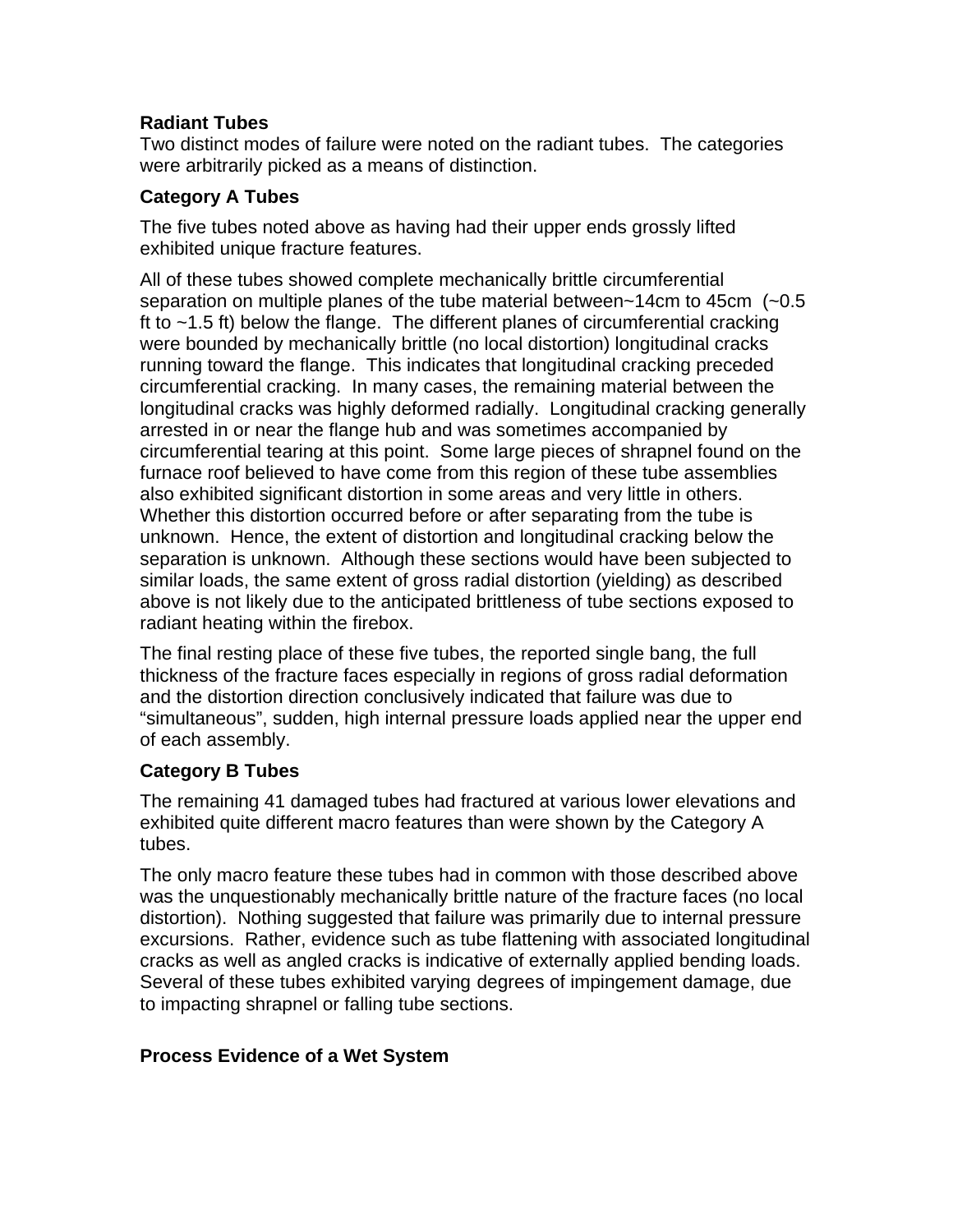The startup procedure did take into consideration the need to have the reformer furnace feed system water free and steps are included to ensure that any water would be either drained form the system or evaporated as steam during heat up. Shortly after gas burner lighting commenced, the reformer mixed-feed temperatures began a rapid ascent before settling at ~143 $^{\circ}$ C (290 $^{\circ}$ F). At the same time, but at a slower rate, the reformer outlet header temperature began to increase and eventually settled at approximately the same temp as the reformer inlet. However, no flow was going through the feed line and reformer radiant tubes. The process piping system had been purged with nitrogen and the process down stream of the reformer furnace was still isolated. The system pressure, also began to increase to ~40 psig. (Saturation temperature of 40-psig steam is  $141^{\circ}$ C.)

The temperature of the reformer inlet and outlet remained constant at ~143- 146°C, even though the portions of the radiant tubes in firebox were approximately  $350^{\circ}$ C. A constant temperature profile indicated that water was still present since steam generation occurs in equilibrium with water at a constant temperature, until all water is vaporized.

The investigation team calculated that after the Induced and forced draft fans were commissioned, the mixed feed and superheater coils gave up approximately 56MBtu of heat from 0900 to 1630 hrs, as evidenced by the temperature rise. This corresponds with the production of approximately 30,000 lbs of condensate over the 7-hr period. Further from 19:00 to 22:00 hrs, the mixed feed preheat coil absorbed approximately 14.6MBtu of heat. This would be equivalent to producing approximately 18,000 lbs of steam over this 3-hour period**.** 

The following graph depicts these key process conditions prior to the incident.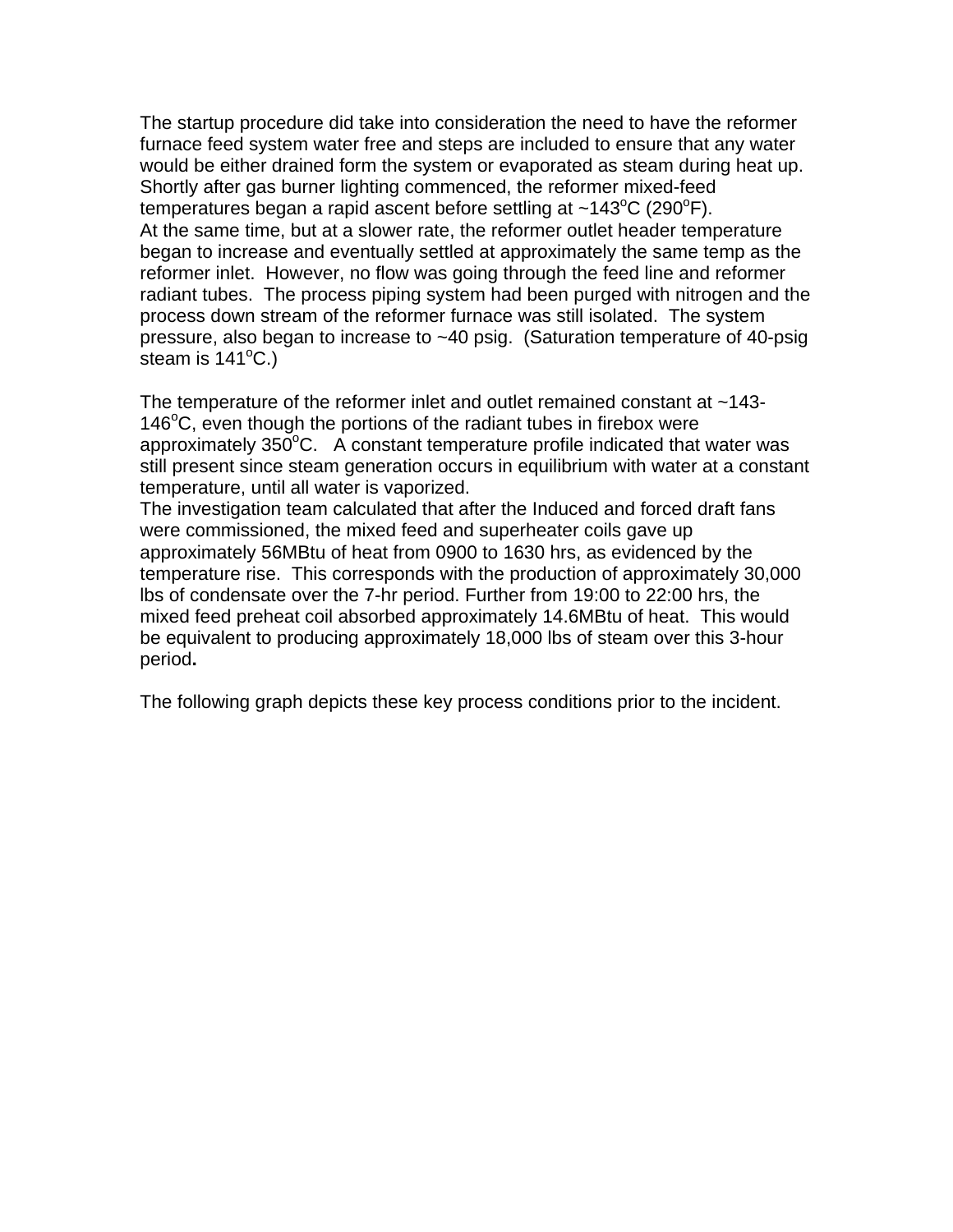

#### **Sources of water**

The entire furnace feed system was analyzed. Piping configurations and witness testimony identified several ways water could enter the feed system and get trapped.

 During the shutdown sequence the steam system will become wet as pressure is reduce and temperature falls. This is normal and expected so the design of steam and feed systems incorporate vents and drains to facilitate water removal. Steam was left in the steam generating system and throttled to keep approximately 344kPa (50 psig) in the system to prevent freezing.

There is an argument that there is always an opportunity for water to accumulate in the steam system upstream of the reformer furnace as at some point the steam is commissioned to a "cold" system so the fact that steam was left on should not be a factor. However, this change is a contributor to the overall accumulation of water since the steam was commissioned for days rather than hours as per the startup procedure. This would have provided an extended time frame for water to accumulate in areas that would not drain.

The most likely source of water accumulation would be in the mixed feed preheat coil for two reasons. The inlet header to this coil will not fully self-drain and the tubes had become slightly bowed over time.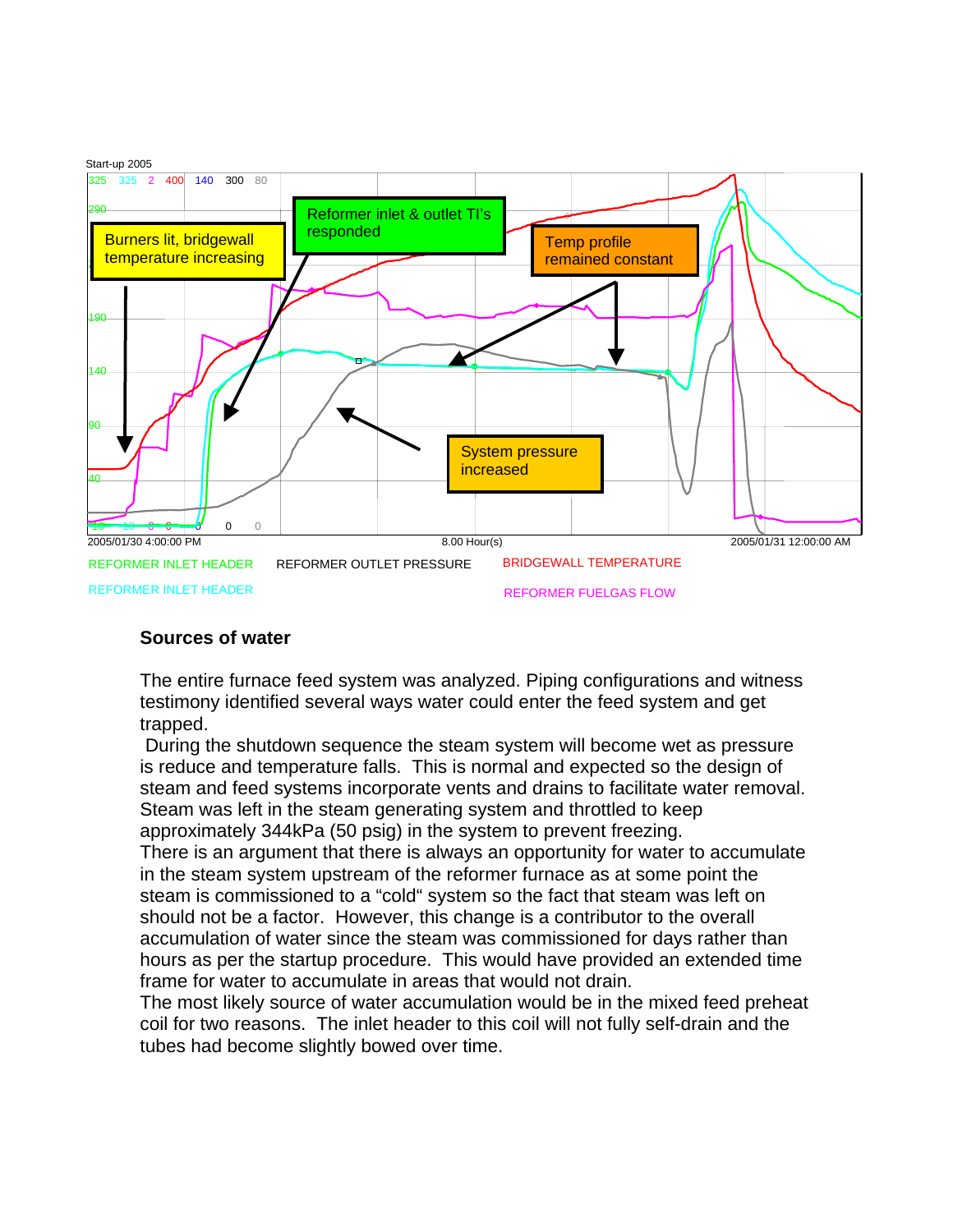

Diagram 2 Detail of Mixed Feed Preheat Coil

Since there was no accurate means to positively identify the source of trapped water for this incident the investigation team recommendations were focused on addressing the most likely water sources and points of accumulation and procedural changes to deal with ensuring a dry feed system exists prior to adding the startup steam.

## **Comparison to Previous Start-ups (2000 & 1995)**

The process data from the previous two shutdowns was reviewed in order to verify the conclusions regarding the source of the water. In previous startups the reformer inlet temperature response was much slower to the heat input through the convection section and did not plateau during the startup sequence. Hence, there was no indication of boiling in the mixed feed preheat coil. While the temperatures did increase, this is attributed to conduction and general elevated temperatures in the "penthouse" region at the top of the furnace. The reformer outlet temperature instruments hardly responded at all, and remained below  $50^{\circ}$ C (122 $^{\circ}$ F) until steam flow was introduced to the tubes. No pressure increase was observed on the system.

#### **Lessons Learned**

#### **Inadequate Safeguards**

The system was designed with low point drains to facilitate water removal however these were found to be inadequate in both location and size. The fact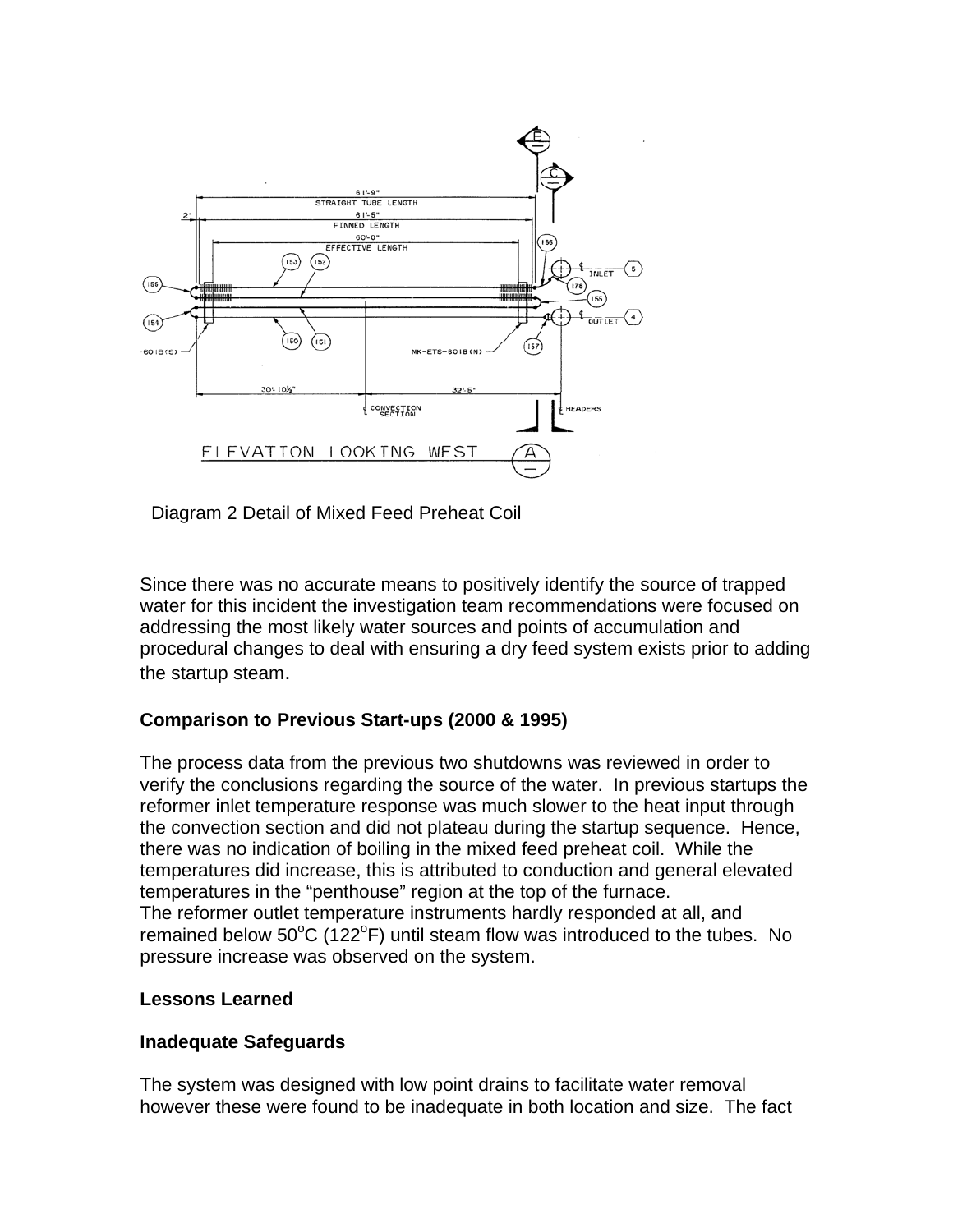that the mixed feed pre-heat coil was not self-draining was unknown prior to the incident.

After a thorough review of the entire reformer furnace feed system was completed, existing drains were increased in size and others added to ensure the entire feed system could be drained.

A hazop revalidation had not been performed on this plant, but had been scheduled for 2006.

### **Inadequate Procedure**

The startup procedure did not account for a startup of a cold furnace with no hold points for catalyst reduction or refractory dry out. As a result the time to reach the critical "steam in" temperature of 350°C (662°F) was short as compared to previous startups. Also the procedure provides little direction for confirming that the reformer furnace feed system is dry.

Modifications to the procedure were completed that included a longer heat up period, the addition of more detailed guidance for verifying the feed system is dry and a formal sign off by both operations and engineering personnel.

 Also a separate cold eyes review by external experts was completed as part of the pre start up safety review.

### **Lack of Management of Change**

The startup procedure had two hold points for refractory dry out and new catalyst reduction, during the heat up phase prior to introducing the 4.1mPa (600psig) startup steam. These hold points were not utilitzed since it appeared neither was required. Consequently the heat up cycle was artificially shortened. It became apparent that this alteration to the startup sequence was not viewed as a change by operations. Several sections of the procedure were not performed since they did not apply to this startup.

 When the conditions were met the 4136 kPa (600psig) startup steam it was introduced as per the procedure.

Shutdown and startup procedures are designed to take a unit from safe operation to a zero energy state and then return it to safe operation. Changing these sequences by an intentional omission is a change and must be properly assessed for risk.

The decision to leave some steam flow in the steam generating system for this winter shutdown was made to keep the system warm and prevent freezing. However, no formal risk assessment performed and no MOC was generated. A risk assessment performed prior to the startup but the change in status of the steam system was not evaluated. In fact the decision to leave steam in was seen as a safeguard from the risk of freezing. This provided an opportunity for water to accumulate upstream of the reformer furnace.